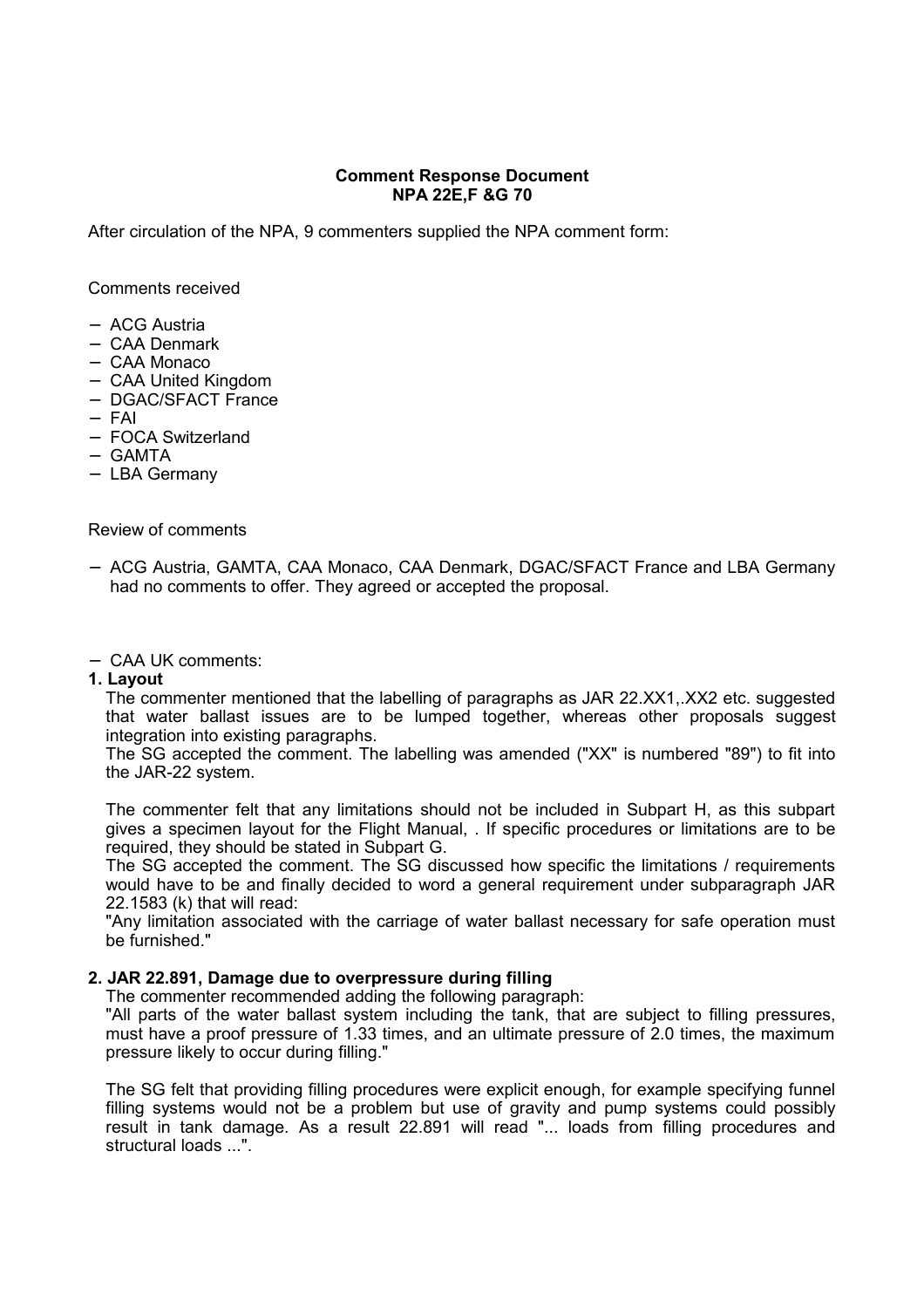In this context, the SG discussed whether the value of 0.25 bar in 22.892 was a proof or ultimate load condition.

Consulting OSTIV (Mr. Cedric Vernon), the following information was supplied:

The purpose of 22.892 is to define a minimum test pressure for the water ballast tanks. The requirement was drafted with reference to JAR 22.965 Fuel Tanks. The value used in JAR 22.965 for gasoline has to be adapted to the specific weight of water, which gives a multiplier of 1.4.

Water ballast tanks, either integral tanks or bags installed into the wing, are supported by the sailplane structure. So, the value of JAR 22.965 (b), test pressure 0.14 bar for fuel tanks, has been multiplied by 1.4, which gives a minimum test pressure of 0.2 bar for water ballast tanks. This value is a design test value, as stated in JAR 22.965 (b).

## **3. JAR 22.893 Water Ballast Tank Installation**

CAA suggested renumbering  $(b)(3)$  as  $(c)$ , since it deals with integral tanks. This was accepted by the Study Group.

## **4. Treatment of ballast asymmetry**

The commenter proposed the following amendment to paragraph 22.23(a), taking into account asymmetric load conditions:

(a)The ranges of weight and c.g. within which the sailplane may be safely operated must be established **[**and must include the range for lateral c.g. if possible loading conditions can result in significant variation**]**. Compliance must be shown **[**over the lateral c.g. range and**]** over a **[**longitudinal**]** c.g. range between the foremost limit of the c.g. and 1% of the standard mean chord or 10 mm, whichever is greater, aft of the aftmost limit of the c.g.

#### AMC 22.23

Significant variations of lateral c.g. are only likely to occur on sailplanes equipped for the carriage of expendable ballast in the wings. Such variations may result from any permitted intentional asymmetric loading or from levels of asymmetric loading which might realistically be expected to occur unintentionally, particularly if flight is permitted with partly-filled tanks. In this case, the range of lateral c.g. considered must not be less than the greater of:-

- (1)Any intentional asymmetric loading that is permitted; and
- (2)The level of asymmetry that might realistically be expected to occur inadvertently, taking account of the design of the system and the likely accuracy of loading. In the absence of a more rational analysis to establish any greater or lesser value, an asymmetry of 10 litres, or 10% of the combined capacity of each symmetrical pair of tanks, whichever is the greater, may be assumed.

The SG generally agreed with this proposal but felt that it would be a significant change and it might be necessary to call for a further consultation process.

## **5. Stalling and Spinning**

The commenter proposed the following amendment to paragraph 22.201(g), taking into account asymmetric load conditions:

"(g) For sailplanes equipped to carry water ballast, it must be shown that it is possible to regain level flight without encountering uncontrollable rolling or spinning tendencies in the stall demonstration of sub-paragraph (a) of this paragraph with the asymmetry that may result from any single malfunction of the system."

And to amend the second paragraph of JAR 22.221 (a) to read as follows:

"For sailplanes equipped to carry water ballast, the demonstrations of sub-paragraphs (b) to (g) must also be made for the most critical water ballast asymmetry that might occur due to any single malfunction or due to lateral accelerations during a spin."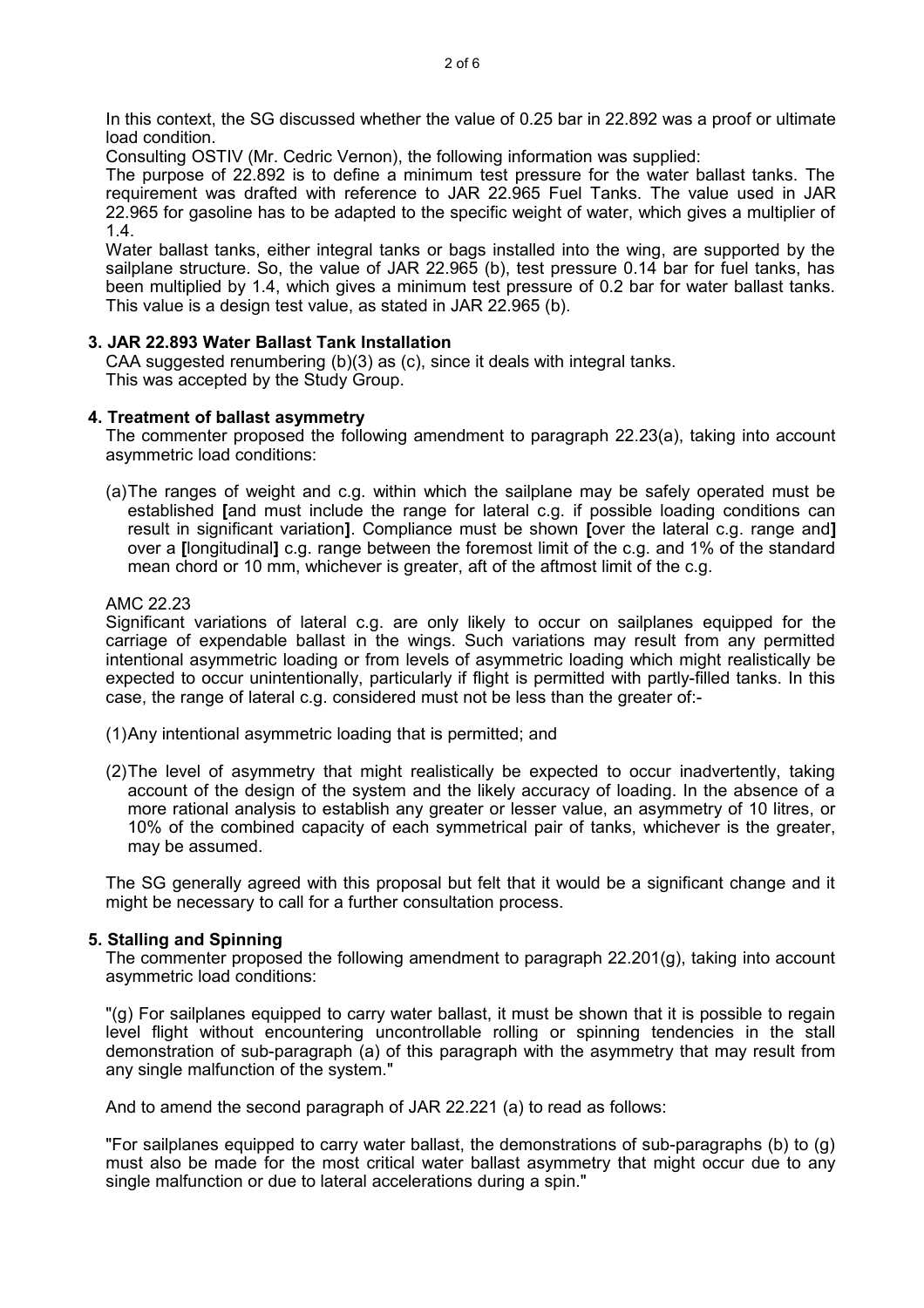During SG Meeting No. 48 it was decided to address the CAA comments to 22.201 and 22.221 by introducing them into the NPA and to "state, in the CRD, that it is not intended to carry out the tests with full asymmetry, but with a degree of asymmetry that would be noticed by the pilot and stopped (valves closed). This compromise accepts the additional 1996 CAA words but does not require stalling and spinning tests with full lateral imbalance."What was the r

## **6. JAR 22.895(a)(3)**

The commenter stated that this paragraph requires the c.g. to remain within the limits established under JAR 22.23 with any single malfunction. It is understood that this refers to longitudinal c.g. in the case of sailplanes which carry ballast in the tail area. This should be stated more clearly to avoid any confusion over treatments of longitudinal and lateral c.g.

The Study Group agreed that paragraph  $22.895(a)(2)$  (was former  $(a)(3)$ ) should read "... not allow the longitudinal centre of gravity ....."

# **7. Run-back icing**

The commenter proposed to add a further requirement to JAR 22.895(b)(2) to read as follows:

"(2) Consideration must be given to the risk of water released from a ballast tank running back and freezing where it could jam a control surface, or affect mass balancing of controls."

There was considerable discussion on this item over an extended period. Members of the group argued that the requirement for an outside air temperature gauge could be discarded, if the CAA proposal was accepted. Taking into account service experience of water ballast systems over a number of years, as well as the requirement for an air temperature gauge, freezing of control surfaces was not considered to be a high safety risk. The proposal was rejected.

# **8. 22.1583 Operating limitations**

The commenter stated that subparagraph (j) already exists. The additional paragraph should be (k). It was recommended that this reads:

"(k) (1) Any outside temperature/time limitation associated with the carriage of water ballast, including the effect of permitted additives."

Generally, the Study Group accepted the comment. This was already taken care off under item no. 1 of the CAA comments. The Study Group decided to word a general requirement under subparagraph JAR 1583 (k) that will read:

"Any limitation associated with the carriage of water ballast necessary for safe operation must be furnished."

# **9. Typing errors**

The typing errors were accepted by the Study Group. The typing errors were corrected.

## − FAI comments

The commenter proposed amending the test pressure value to 0.14 bar to line up with the fuel tank requirement.

Consulting OSTIV (Mr. Cedric Vernon), the following information was supplied:

The purpose of 22.892 is to define a minimum test pressure for the water ballast tanks. The requirement was drafted with reference to JAR 22.965 Fuel Tanks. The value used in JAR 22.965 for gasoline has to be adapted to the specific weight of water, which gives a multiplier of 1.4.

Water ballast tanks, either integral tanks or bags installed into the wing, are supported by the sailplane structure. So, the value of JAR 22.965 (b), test pressure 0.14 bar for fuel tanks, has been multiplied by 1.4, which gives a minimum test pressure of 0.2 bar for water ballast tanks. This value is a design test value, as stated in JAR 22.965 (b).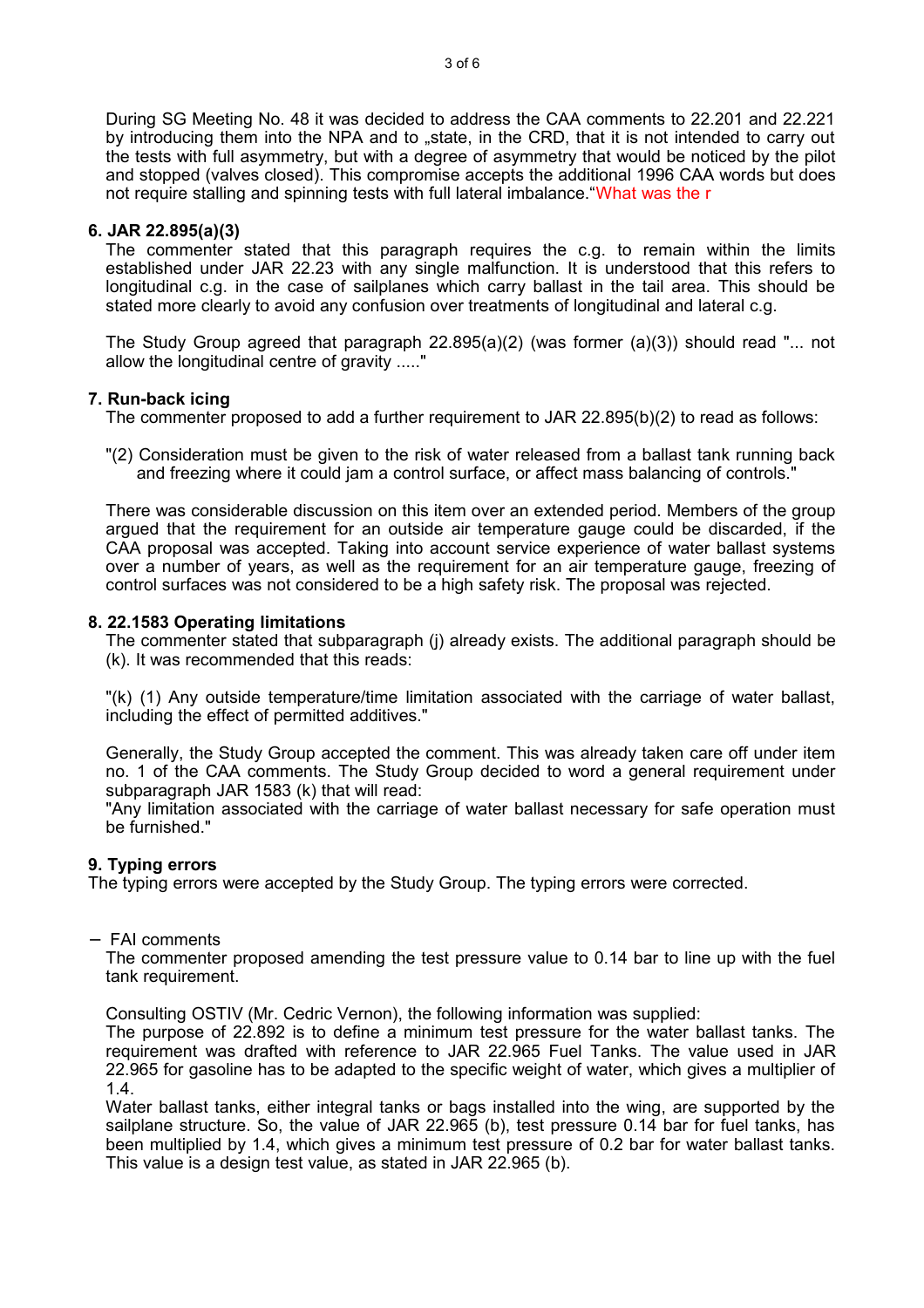The commenter proposed to delete JAR 22.895(a)(2), renumber JAR 22.895(a)(3) as JAR 22.895(a)(2) and to amend JAR 22.221 (a) to read:

"Compliance with the following requirements must be shown in all configurations, including the critical imbalance determined under JAR 22.895(a)(1), and ...".

It was agreed that a good solution would be to delete 22.895(a)(2) and renumber JAR22.895(a) (3) and add a suitable IEM after the new paragraph  $22.895(a)(2)$ .

#### - FOCA comments

The commenter assumed that, if the maximum landing weight is less than the maximum take off weight, or if there are certain ballast configurations requested for any specific manoeuvres (e.g. landing), the corresponding limitations must be given on a placard.

JAR 22 does not differentiate between maximum take off weight and maximum landing weight. There is no provision in JAR 22 to cover maximum landing weight. The proposal was rejected.

The next comment concerned the ability of a pilot to detect asymmetry after dumping of water ballast. The commenter recommended requiring a tank indicator to JAR 22.1303(d) or another appropriate safety feature.

The Study Group felt that the tank indicator would be beneficial but not vital as the pilot would normally feel any asymmetry after dumping ballast through the control stick. The proposal was therefore rejected by the group.

Additional comments were provided by the Industry, during the dicussion of the NPA. It was stated by DG Flugzeugbau, that

*"the wording "any single malfunction" under 22.895 (a) (1) and (2) must be understood that the safety requirement for waterballast system are much higher than for all other flight controls. A single malfunction of the elevator control would cause uncontrollability of the glider which is more severe than a damaged control of e.g. the fin tank system.*,

The SG felt that the elevator control is designed in such a safe way that a malfunction has not to be regarded. (This was also the reason for introducing the automatic hook up into JAR 22 for the elevator control, to make it as safe as possible.) Double failures are not considered , so the SG felt that the changes requiring consideration of a single malfunction are adequate.

Braunschweig, 9. October 2000

The NPA had been redistributed after substantial changes. The comments following were received:

- − ACG Austria
- − CAA Denmark
- − CAA Malta
- − LBA Germany
- − Segelflyget (Swedish Soaring Foundation)
- − Verband Deutscher Segelflugzeughersteller e.V.
- − EGU
- − CAA UK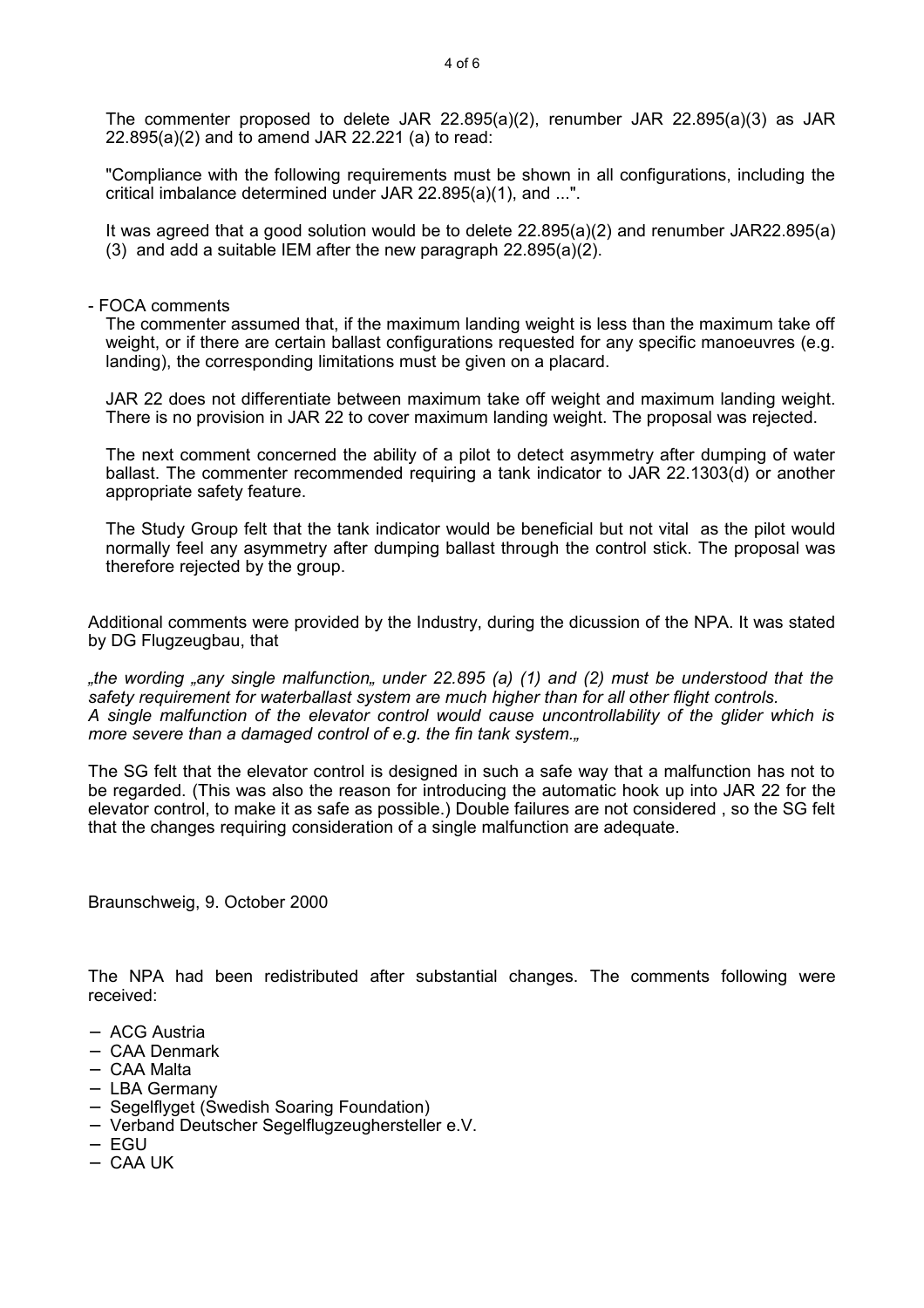Review of comments

− The comments were discussed during meeting no. 48 of the S&PS SG. ACG Austria, CAA Denmark and CAA Malta had no comments to offer. They agreed or accepted the proposal.

### − **LBA comments:**

(i) If fin water ballast is used to compensate the nosedown moment produced by wing water ballast, or pilot mass, due to safety reasons up to now not more than 80% of the nosedown moment may be compensated. This item is not included in the NPA.

(ii) The demand to operate all valves simultaneously in order to jettison the water ballast cannot be found. (One handle operation; for example as ACJ)

(iii) The Requirement that jettisoning of the fin water ballast must be faster in comparison to the wing water jettisoning could not be found in the NPA (for example as ACJ).

The SG felt that fin water ballast is included in the NPA by implication in 22.895 (a) and the adjacent IEM. The NPA should not be too prescriptive. However, the SG felt that the LBA comments (ii) and (iii) could be added as IEM material to 22.895(a).

*If water ballast is carried in more than one tank:*

- *(i) simultaneous release of water ballast should be achieved by a single lever operation.*
- *(ii) the rate of jettison of water ballast shall not result in the centre of gravity moving outside the limitations established under JAR 22.23.*

## **- Segelflyget comments:**

Regarding 22.895 (a)(2), the commenter felt that  $\mu$ the requirement is harder than the ones for control systems or locking of the main rigging pins. To fulfill this paragraph, for a fin tank installation, the valve with mechanism and the OAT-gauge must be doubled... The commenter proposed to delete the paragraph.

The SG felt that OAT gauge failure does not lead to an unsafe situation per se. However, the comment regarding the single failure of the dump valve is partially true. The point is made that this requirement is 'more stringent than the requirement for the elevator control', which is regarded as the most safety-critical control. The SG felt that the significance of 'single malfunction' needs to be explained. If consequences of failure are catastrophic, then redundancy will be needed. If it can be shown that the failure of the valve results in degraded handling characteristics then this might be acceptable. The SG decided to delete 22.895(a)(2) and change (a)(1) to a single paragraph 22.895 (a):

*JAR 22.895 (a) The water ballast control and jettison system shall be designed so that any single malfunction will not produce a lateral or longitudinal movement of the centre of gravity that prevents continued safe flight and landing.*

#### − **Verband Deutscher Segelflugzeughersteller e.V. comments**

The comments address the issue of 'single malfunction' and ask whether a fail-safe design is implied. The comments cover 22.201 and 22.221(a) as well as 22.895(a).